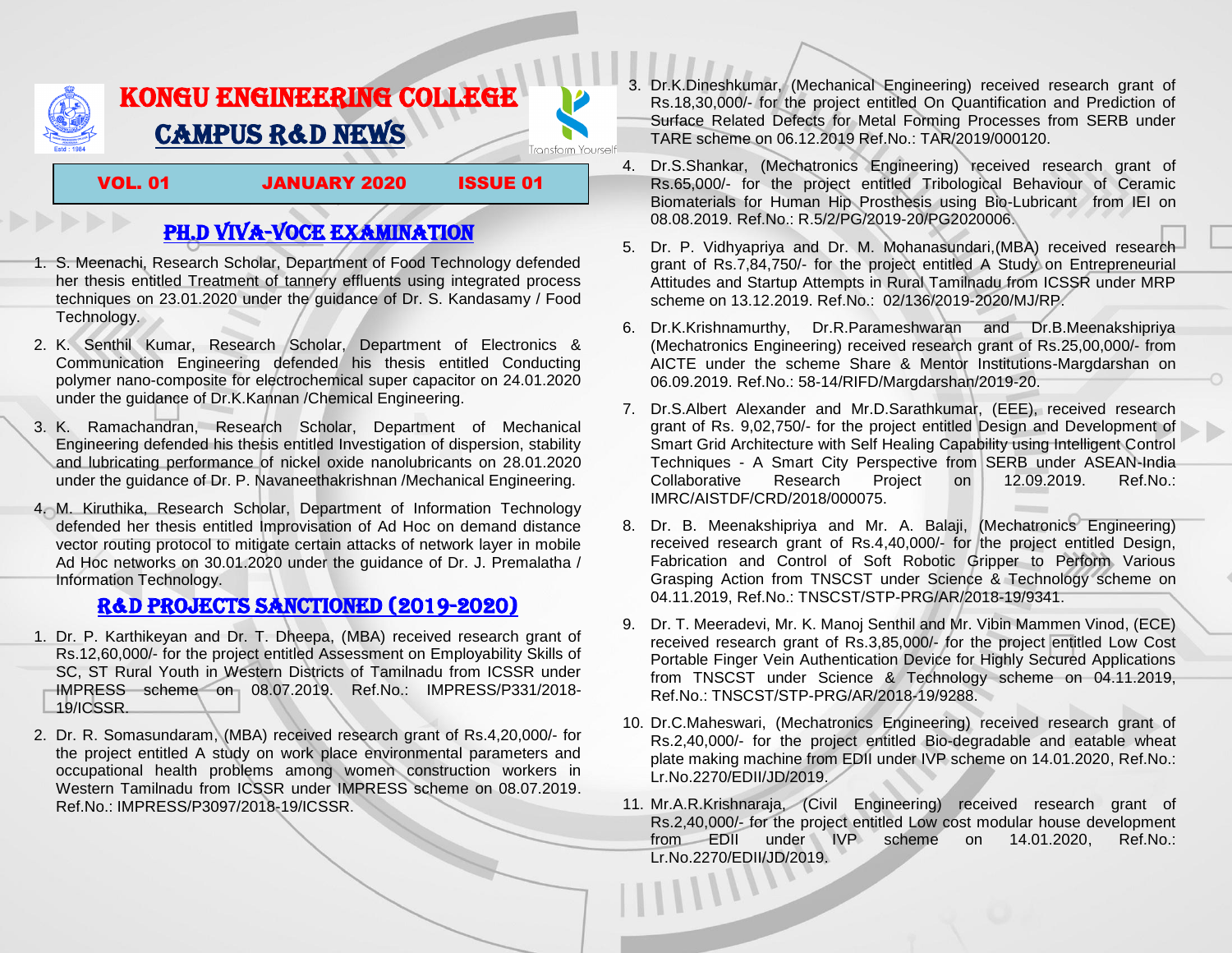## Referred JOURNAL publications

- 1. Thangarasu, SK., Shankar, S., Mohanraj, T. and Devendran, K., 2020. Tool wear prediction in hard turning of EN8 steel using cutting force and surface roughness with artificial neural network. *Proceedings of the Institution of Mechanical Engineers, Part C: Journal of Mechanical Engineering Science*, 234(1), pp.329-342. (IF - 1.359).
- 2. Mohanraj, T., Shankar, S., Rajasekar, R., Sakthivel, N.R. and Pramanik, A., 2020. Tool condition monitoring techniques in milling process—a review. *Journal of Materials Research and Technology*, 9(1), pp.1032-1042. (IF - 3.327).
- 3. Suganeswaran, K., Parameshwaran, R., Mohanraj, T. and Meenakshipriya, B., 2020. Process parameter optimization for the magnetic abrasive finishing of SS310s steel. *Materials Testing*, 62(2), pp.157-164. (IF - 0.573).
- 4. Sinivasamoorthi, K. and Thangarajan, R., 2020. An Enhanced Model Based on Orthogonal Function and Geometric Regularities for Medical Image Compression Using Non-Subsampled Contourlet-Bandelet Transform. *Journal of Medical Imaging and Health Informatics*, 10(1), pp.21- 29. (IF - 0.549).
- 5. Kalaivaani, PCD. and Thangarajan, R., 2020. Enhancing the Classification Accuracy in Sentiment Analysis with Computational Intelligence using Joint Sentiment Topic Detection with MEDLDA. *Intelligent Automation and Soft Computing*, 26 (1), pp. 71-76 (IF - 0.652).
- 6. Kalaiselvi, B. and Thangamani, M., 2020. Gibbs entropy simulated annealing based Edman firefly optimization for big data protein sequencing. *Concurrency and Computation: Practice and Experience*, 32(4), p.e5056. (IF - 1.167).
- 7. Roopa Devi, E.M. and Suganthe, R.C., 2020. Enhanced transductive support vector machine classification with grey wolf optimizer cuckoo search optimization for intrusion detection system. *Concurrency and Computation: Practice and Experience*, 32(4), p.e4999. (IF - 1.1672).
- 8. Anand, M.V., Vijayakumar, K.C.K. and Mohanraj, T., 2020. Evaluation of Shoulder Pain Among the Workers Involved in Ironing Process Using Surface Electromyography. *Journal of Medical Imaging and Health Informatics*, 10(1), pp.86-92. (IF - 0.549).
- 9. Ramalingam, M., and Thangarajan, R., 2020. Mutated k-means algorithm for dynamic clustering to perform effective and intelligent broadcasting in medical surveillance using selective reliable broadcast protocol in VANET. *Computer Communications*, 150, pp.563-568. (IF - 2.766).
- 10. Thangamuthu, T., Rathanasamy, R., Kulandaivelu, S., Kuttiappan, R., Thangamuthu, M., Chinnasamy, M. and Gobinath, V.K., 2020. Experimental

investigation on the influence of carbon-based nanoparticle coating on the heat transfer characteristics of the microprocessor. Journal of Composite Materials, 54(1), pp.61-70. (IF - 1.755).

- 11. Gopikrishnan, S. and Priakanth, P., 2020. IBPS: iBeacons Based Improved Indoor Positioning System. *International Journal of Recent Technology and Engineering*, 8(5), pp. 3792-3797.
- 12. Geeitha, S. and Thangamani, M., 2020. A Cognizant Study of Machine Learning in Predicting Cervical Cancer at various Levels-A Data Mining concept. *International Journal on Emerging Technologies,* 11(1), pp. 23-28.
- 13. Hemalatha, S., Kavitha, T., Saravanan, TM. and Chitra, K., 2020. An Ensemble Model of Data Mining Approach for Enhancing the Performance of Diabetes Mellitus Diagnosis. *Test Engineering & Management*, 82 (1), pp. 6251-6257.
- 14. Srinivasan, P. and Sivakumar, P., 2020. Mass transfer studies of Direct Orange 102 dye onto a non-conventional adsorbent. *Indian Journal of Chemical Technology*, 27 (1), pp. 79-84. (IF- 0.614).
- 15. Suthagar S., Tamilselvan, KS.,Balakumar, P., Rajalakshmi, B. and Roshini, C., 2020. Translation of Sign Language for Deaf and Dumb People. *International Journal of Recent Technology and Engineering,* 8(5), pp. 5592- 5595.
- 16. Rajasekar, T., Arun Kumar, M., Mohamed Ismail, K. and Sabarimuthu, M., 2020. Automated Farming and Nutrition Deficiency Detection using Swarm Bots. *International Journal of Innovative Technology and Exploring Engineering,* 9(3), pp. 1168-1172*.*
- 17. Dharmaraj, M., Mounesh, KM., Poovarasan, R. and Rahul, R., 2020. Design and Fabrication of Paper Pot Transplanter. *International Journal of Scientific & Technology Research,* 9(1), pp. 1319-1322.
- 18. Manivannan, R., Rajasekar, R., Maheswaran, MK., Jegatheeshwaran, S. and Kishore, KV. 2020. Design and Fabrication of Machine for Removal of Salt Formation in Borewell Pipeline. *International Journal of Scientific & Technology Research,* 9(1), pp .2619-2622.
- 19. Selvakumar, P., Angusamy, A., Anudeep, R., and Ashok, R., 2020. Design and Fabrication of Water Saving Utensils Cleaning Machine. *International Journal of Scientific & Technology Research,* 9(1), pp.2665 -2667.
- 20. Naveenkumar, R., Janaki Raman, S., Hari Haran, CPD., and Karthick Raja,S., 2020. Cricket Bat Knocking Machine. *International Journal of Scientific & Technology Research,* 9(1), pp. 3117-3124.
- 21. Praveen, P., Santhosh, S., Raaghul, R., and Pramothkumar, AS., 2020. Biodegradable Tomato Plant Seedling Trays made from Tapioca Waste.